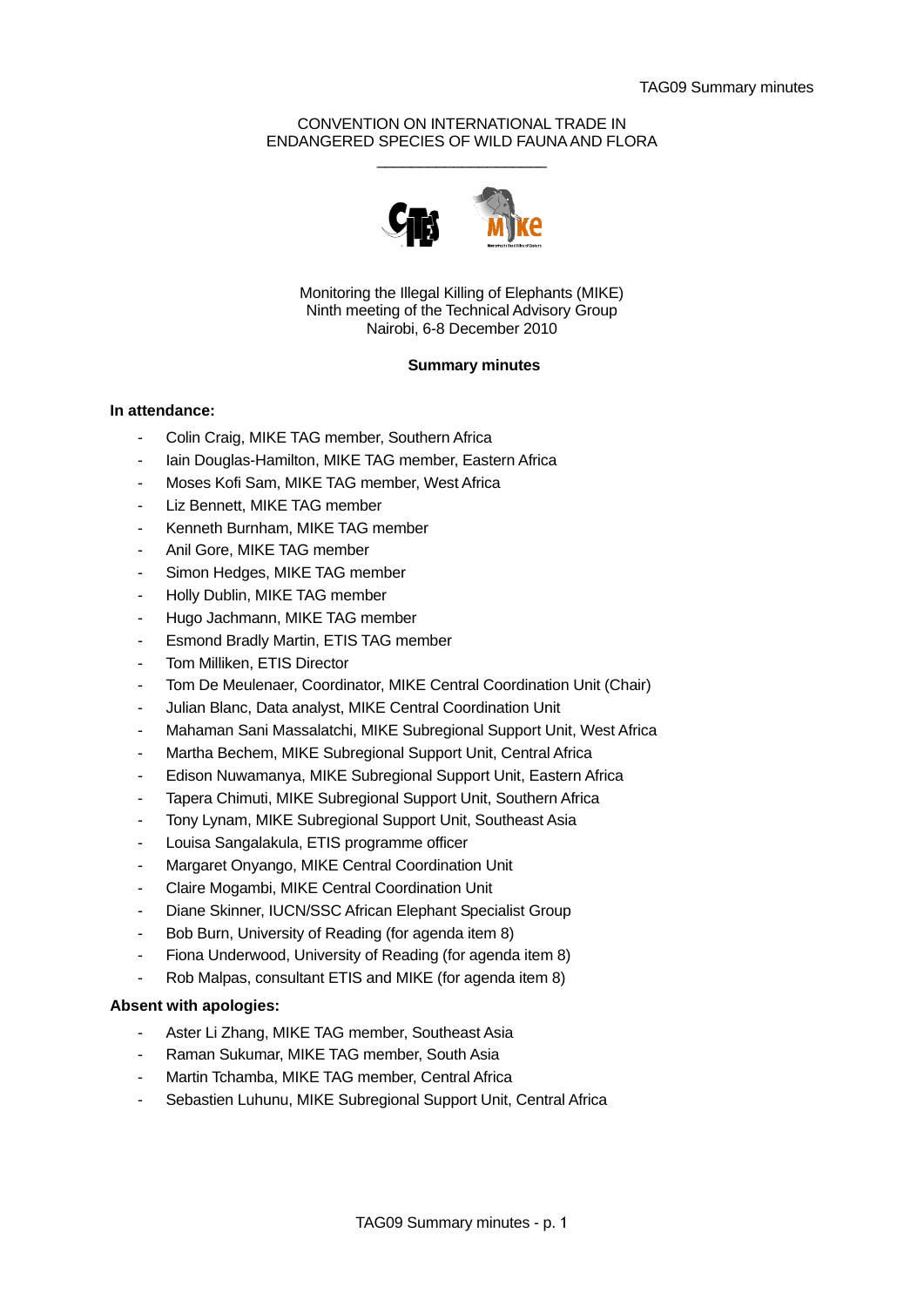#### **Strategic and administrative matters**

1 Adoption of the agenda ........................................................................................................TAG9 Doc. 1

The MIKE Coordinator opened the ninth meeting of the MIKE Technical Advisory Group (TAG9). He noted the absence with apologies of Martin Tchamba, Aster Li Zang, Raman Sukumar and Sebastien Luhunu, and extended a special welcome to Holy Dublin and Hugo Jachmann who had been unable to participate in the previous meeting of the MIKE Technical Advisory Group (TAG).

The agenda was adopted as presented in document TAG9 Doc.1.

2 Adoption of the working programme ....................................................................................TAG9 Doc. 2

The document was introduced by the MIKE Central Coordination Unit (MIKE CCU). The TAG adopted the working programme as proposed in document TAG9 Doc. 2. The meeting was reminded that under agenda item 8, the members of the MIKE and ETIS TAGs would be invited to participate in a joint workshop on assessing factors influencing the illegal killing of elephants and the illegal trade in ivory in support of the development of analytical frameworks for MIKE and ETIS. As this workshop was scheduled to take up a full day, only one and a half day were available to address the other items on the agenda.

3 Minutes of the 8th meeting of the Technical Advisory Group (TAG8) .................................TAG9 Doc. 3

The document was introduced by the MIKE CCU. The TAG approved the summary minutes of its eight meeting (TAG8, Nairobi, 14-15 December 2009). The MIKE CCU urged TAG members to review draft summary minutes and to consider the actions and recommendations presented therein, particularly those directed to or concerning the TAG members themselves.

For TAG9, summary minutes and a list of agreed action points similar to those produced for the last three TAG meetings would be compiled They were expected to be circulated to the meeting participants for comments and finalized within a reasonable timeframe, normally not exceeding three months after the meeting took place.

4 Progress on the action points agreed to at TAG8................................................................TAG9 Doc. 4

The MIKE CCU presented document TAG09 Doc.4 and its annex, describing progress until November 2010 on 43 action points adopted at TAG8. While reviewing the implementation of each action point in detail, the TAG generally agreed with what was described in the document. 15 action points had been fully completed; 20 action points were partially completed or on-going, of which several were expected to be discussed or concluded at the present meeting. In the case of 8 action points, no follow-up or execution had been recorded. The TAG noted in particular the following (with numbers referring to the relevant TAG8 agenda items):

- $-$  Items 1, 2, 3, 7, 13 and 18: All the action points falling under these items were implemented.
- $-$  Item 4: Two actions were completed and the one about covariates would be addressed during the current meeting. The fourth ongoing action point concerning the use of agreed minimum criteria for adding new MIKE sites was commented on and discussed at some length.

The MIKE CCU indicated that at the third African elephant meeting (AEM3; Nairobi, November 2010), **Angola**, **Malawi** and **Sierra Leone** had expressed an interest in joining the MIKE programme, and that the criteria for adding sites as agreed by the TAG at its sixth meeting would be applied for handling these requests. The criteria had also been considered in the selection of new MIKE sites in Ethiopia and Nigeria. The TAG asked that as a matter of clarity, these agreed criteria for designating new MIKE sites be circulated again to all members, to which the MIKE CCU agreed.

The MIKE Subregional Support Officer (SSO) for East Africa explained that **Ethiopia** had asked to join MIKE with two sites, Kefta Shiraro and Babile Elephant Sanctuary. This demand had been supported by the MIKE Subregional Steering Committee for East Africa. The latter site had been visited by the MIKE programme in the summer of 2010, and with support from the German Company for International Cooperation (GIZ, formerly known as GTZ), MIKE capacity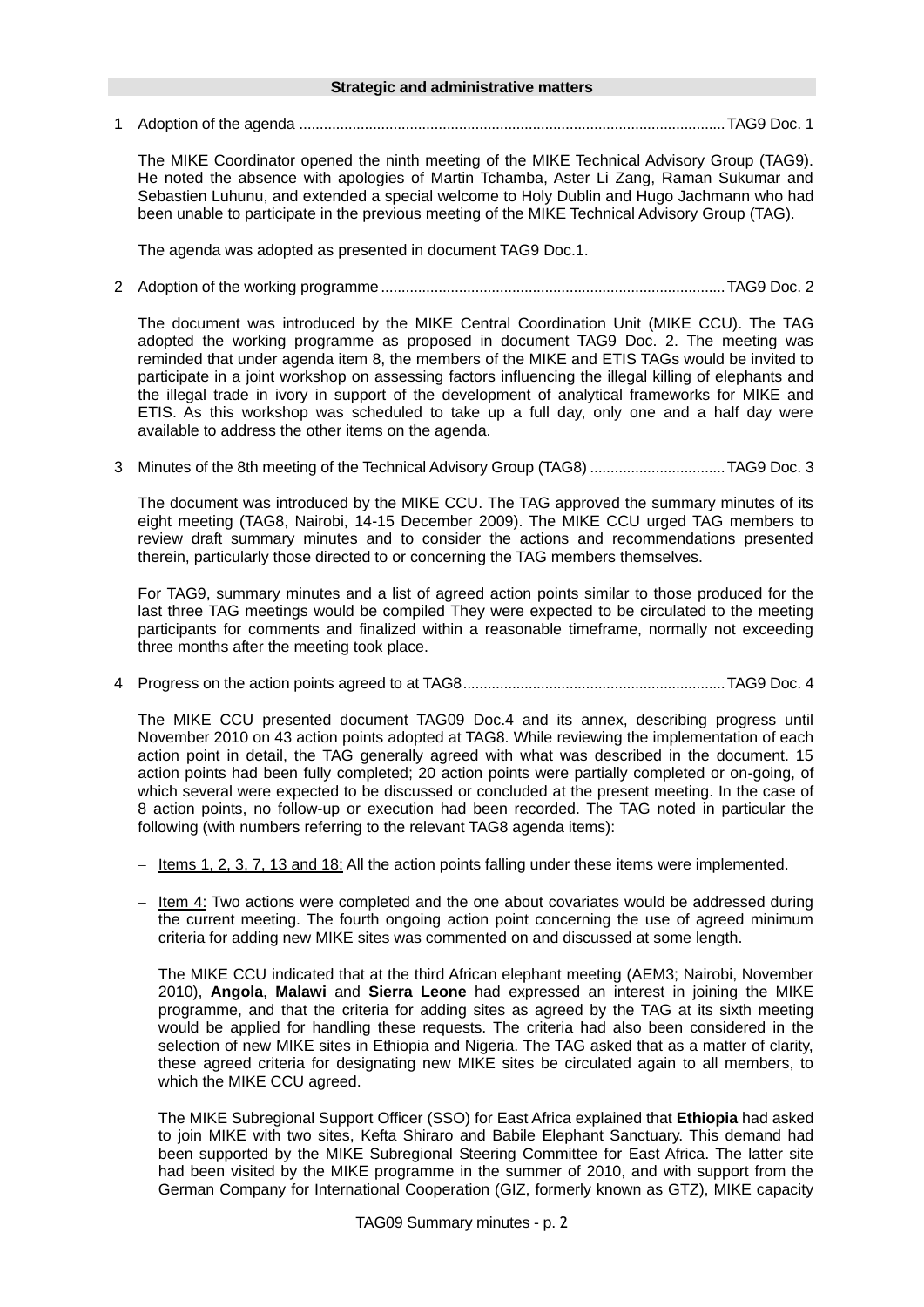building activities had been initiated. The site was now performing like others in East Africa. **Tanzania** had requested to include Mkomazi National Park as its fifth MIKE site, indicating that it asked MIKE to help build capacity and provide training, but that no technical or material support would be needed from the MIKE programme. Kenya and Tanzania had met and agreed to collaborate on the implementation of a trans-boundary Tsavo/Mkomazi MIKE site. The MIKE CCU clarified that this 'merger' would not affect the country-level analyses of MIKE data from Kenya and Tanzania respectively, and that the information emanating from the two sites would remain split to fit national analyses. The TAG took note of these two new MIKE sites.

The SSO for West Africa commented that in **Nigeria**, authorities had proposed Cross River National Park as a new MIKE site in replacement of the Sambissa MIKE site which had lost its elephant population in recent years. Yankari would be retained as Nigeria"s second MIKE site. Moses Kofi San, who had visited Cross River National Park with the SSO, reported that the site had been assessed against the criteria. It was a large forest site adjacent to Korup National Park in Cameroon, with the possibility that elephants moved between Nigeria and Cameroon. The African elephant population was believed to be small (perhaps 100 animals) and a survey considered a high priority. Important gorilla and chimpanzee conservation efforts were ongoing in Cross River, and the infrastructure, Internet coverage and human resource capacity of the site all met the MIKE standards. The TAG agreed that Cross River National Park should replace Sambissa as one of the two MIKE sites in Nigeria.

The SSO for Southern Africa added that **Malawi** had expressed an interest in participating in the MIKE programme. Document TAG06 Doc. 12.3, outlining the criteria for adding new sites, had been provided to the Malawi Department of Wildlife, which was drafting a formal application to the MIKE CCU for the designation of one of its protected areas as its MIKE site.

 Item 5: Two actions were ongoing while two others were to be addressed during the current meeting.

Concerning funding for the MIKE programme until 2013 and beyond, the MIKE Coordinator indicated that the EU Commission seemed interested in providing further funding for MIKE in Africa, and that he had held talks with the EU Directorates of Environment (responsible for CITES policy coordination in the European Union) and Development (which support the MIKE Phase II project in Africa through EU funding for the African, Caribbean and Pacific Group of States).

With regard to the establishment and encouragement of quality standards for MIKE data, Ken Burnham expressed concern about the large number of carcasses for which the cause of death had been recorded as "unknown". He suggested that a quality control mechanism be applied for all information recorded in the field that entered the MIKE database. Iain Douglas-Hamilton agreed that quality controls and external crosschecks of field data were particularly important (in the case of Laikipia-Samburu, data that had been collected by the different stakeholders was then compared for veracity; but such a strict approach could not be applied in many other MIKE sites). It was remarked that for very old carcasses, it was often impossible to establish the exact cause of death. In this context, Holly Dublin and Anil Gore asked whether the SSOs, perhaps assisted by MIKE Site Officers, would be able to categorize or 'rate' the MIKE sites in terms of their overall quality in implementing the programme and meeting the MIKE site criteria, including the reliability of data produced by the MIKE sites. Such a performance evaluation would be for internal management purposes and analysis only, and not for the public domain. The MIKE CCU acknowledged that this could be a valuable exercise. Some TAG members were prepared to review the "raw" MIKE field data in support of quality controls, but the MIKE CCU warned that this could cause delays in analyses because the TAG only meets once per year.

 Item 6: The MIKE CCU explained that the scientific journal PLOSBiology had been approached for publishing the results of the MIKE analysis of 2010, but that the editors had suggested a publication in PLOSOne instead because the driving factors behind the trends in the illegal killing of elephant had not been defined. The MIKE CCU, together with the researchers from Reading University who had conducted the analysis, had written the manuscript for the publication and would be submitting it to PLOSOne.

TAG09 Summary minutes - p. 3 The action point on the establishment of a list of research questions related to PIKE had been implemented, but no input from TAG members had been received. The MIKE CCU reported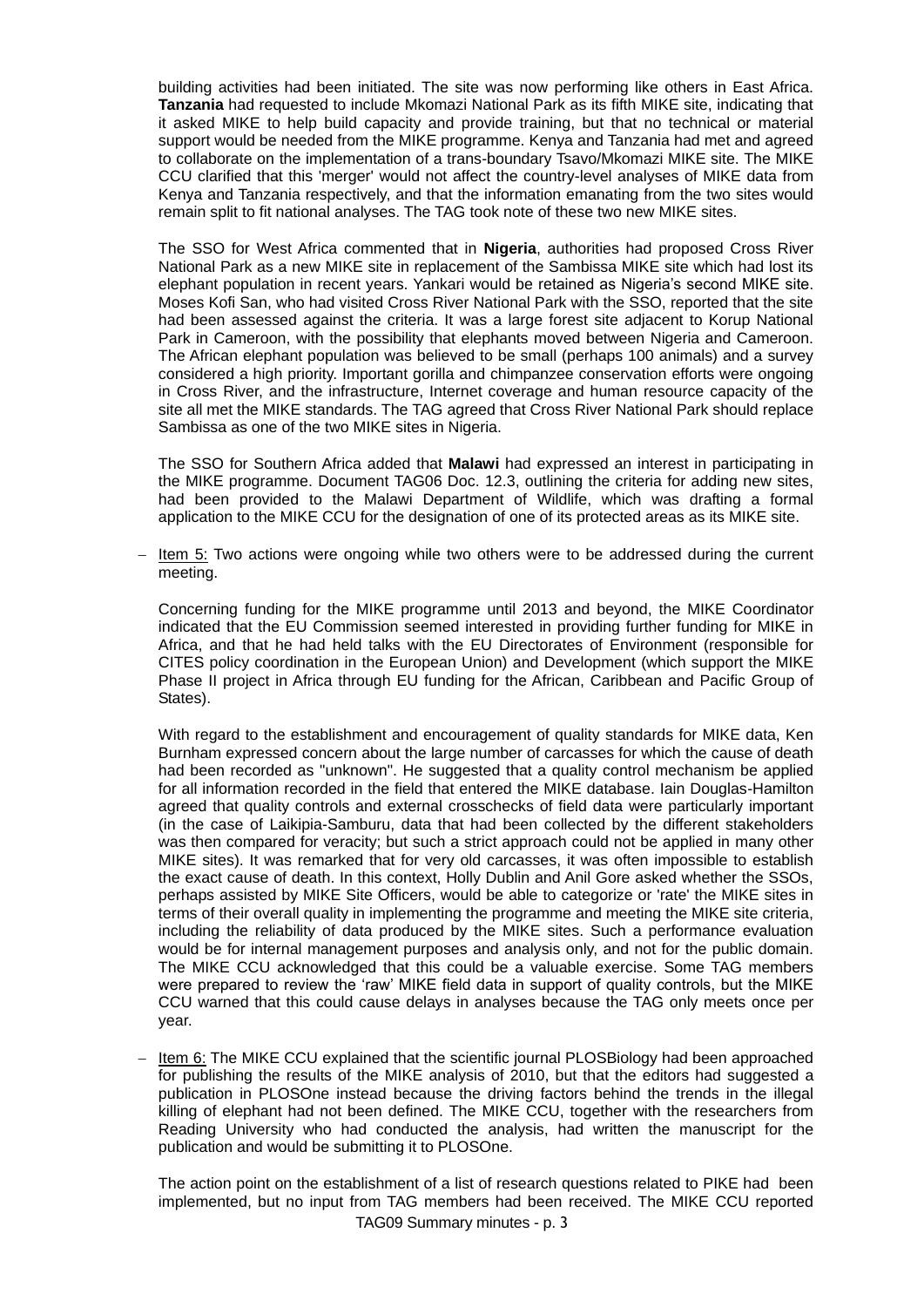that the MIKE-ETIS Research Network, to which this action point was directed, was *de facto* not operational as TAG members had not responded to calls for engagement or participation. Relating to this, Anil Gore suggested that universities in elephant range States could be encouraged to undertake research activities that were relevant to MIKE and ETIS. Small grants would encourage such work. In his experience, one of the difficulties that academic experienced was getting in touch with field workers and obtaining reliable field data to analyze, and the MIKE programme could facilitate this.

- Item 8: The MIKE CCU explained that TRAFFIC had not yet undertaken the specific activities to enhance linkages between MIKE and ETIS that were called for in its contract with the CITES Secretariat. The coordination between the two programmes had focused on the MIKE and ETIS presentations for the 15<sup>th</sup> meeting of the Conference of the Parties (Doha, 2010; CoP15). The ETIS Director also reported on the publication of document CoP15 Inf. 53 which presented the ETIS data for the four African and two Asian subregions that are applied by MIKE. The joint workshop between the MIKE and ETIS TAGs during the current meeting (see agenda item 8) was expected to produce some meaningful progress in this area.

The MIKE CCU recalled that two actions under this item (undertake case studies on: Central Africa"s elephants; the number of elephant killed in Africa; time lags between poaching incidents and seizures) had been listed for two consecutive TAG meetings but had failed to spark any interest from the MIKE-ETIS Research Network. It proposed to delete the action points. However, the TAG did not provide clear guidance in this regard. It was therefore assumed that the TAG wanted to maintain the case studies on a list of ETIS-MIKE research questions for reference purposes only.

With regard to the action point concerning opportunities to encourage labs to conduct research on DNA sourcing and ageing of ivory, the MIKE CCU explained that a relevant project was being implemented by the German CITES authorities. The MIKE CCU had invited the researchers to give a presentation at AEM3 (see relevant documents on the CITES website) and this had been positively welcomed by the African elephant range States with promises to collaborate in the collection of geo-referenced ivory samples. Simon Hedges and Holly Dublin commented that the relative merits of the various ivory identification techniques (DNA, isotopes,….) could be looked into by the TAG or be added to the list of ETIS-MIKE research questions. The ETIS Director and Iain Douglas-Hamilton suggested to independently replicate and test the techniques that the University of Washington (Dr. Wasser) had been experimenting with in an attempt to compose a DNA map of African elephants that could match ivory.

- Items 9, 11, 12, 14, 15 and 16**:** It was explained that the remaining uncompleted action points and progress on others would be discussed during the current meeting.
- Item 10: As the SARF workshop had not yet taken place, little progress could be reported on these action points.
- Item 17: The updating of the MIKE aerial survey standards had not taken place but Colin Craig had reviewed the standards and identified the sections that needed to be improved. The MIKE CCU was asked to remind him again to finalize the work. Iain Douglas-Hamilton and other TAG members recommended that all elephant population surveys be made available to the scientific world for critique and peer review, as well as for quality control. The MIKE CCU Data analyst suggested that what might be needed could be a decision tree to determine which elephant surveys met minimal MIKE standards. Simon Hedges noted that India had established a task force to look into the quality of the country"s elephant surveys, which could be helpful in developing such a 'decision tree'.
- 5 Current and long-term objectives of MIKE...........................................................................TAG9 Doc. 5

The MIKE CCU presented document TAG9 Doc. 5, which was subsequently discussed in great detail. The basis of the discussion was the outcome of the 3<sup>rd</sup> African elephant meeting (AEM3, Nairobi, November 2010) concerning the revision of Resolution Conf. 10.10 (Rev. CoP15), and more specifically the recommendations that the African elephant range States had made on future developments for MIKE and ETIS. These were summarized in the document in paragraph 11. Attention was also paid to the important mandates for MIKE that had emanated from CoP15.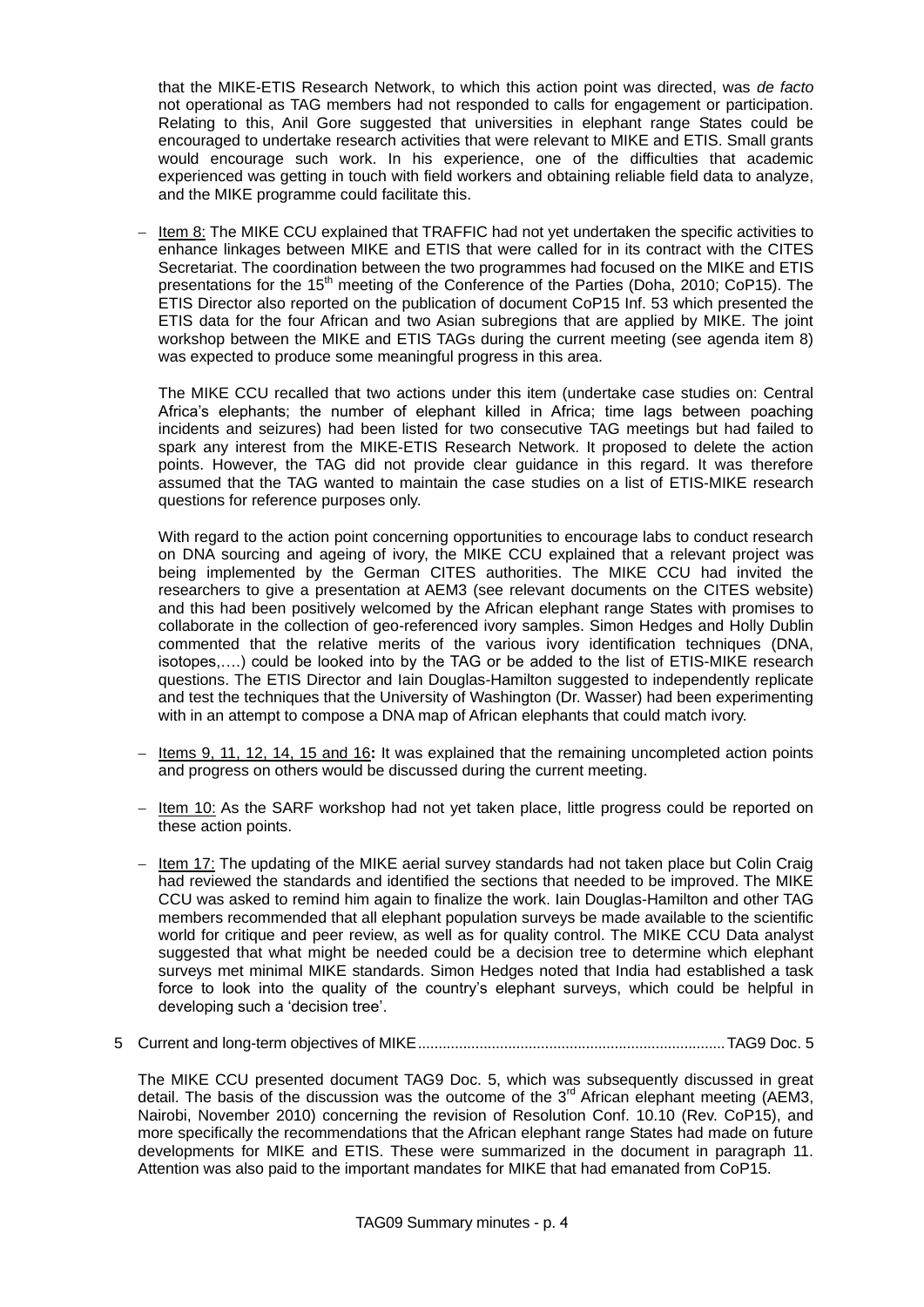Holly Dublin, who had co-chaired AEM3, summarized that the African elephant range States required ETIS for more frequent and better structured interactions at the national level; required a further integration of MIKE and ETIS with enhanced collaboration between the two systems; strongly supported broader MIKE capacity building activities; and wanted MIKE to become a tool that was more relevant for the local and national management of elephants. One of the specific concerns raised by the African elephant range States had been the lack of ownership and transparency in the production of the ETIS analysis for meetings of the Conference of the Parties. African elephant range States wished to review the analytical reports of both MIKE and ETIS before their submission to the CoP.

The ETIS Director expressed concern that peer review of the analytical reports of MIKE and ETIS had no precedence and that this could considerable delay the finalization of these reports, especially when the TAG had already done their part.

Iain Douglas-Hamilton suggested that members of the TAG should be invited to Subregional Steering Committee meetings to ensure that governments that participated in MIKE understood what the problems were that the analysis pinpointed. The MIKE Coordinator clarified that the Subregional Steering Committee meetings early in 2010 in the months preceding CoP15, had specifically been organized to allow African elephant range States to be fully informed about the MIKE analysis for CoP15. But he warned for adding comprehensive and potentially complicated additional rounds of reviews because these could seriously lengthen the process for completing the MIKE analysis, meaning that the analysis itself should start perhaps one or two years before the CoP and not look at recent data.

The TAG recommended that comments from elephant range States on the final MIKE analysis, i.e. which had been reviewed and approved by the TAG, be attached to the report of MIKE to meetings of the Conference of the Parties.

The MIKE Coordinator mentioned that the structural organization under which MIKE now operated probably needed to be reflected in a revision of Resolution Conf. 10.10 (Rev. CoP15). The MIKE Coordinator was requested to group the "wish list" of the range States (as listed in paragraph 11 mentioned above) into themes that could be more usefully discussed by the TAG.

The TAG noted that CoP15 had allocated considerably extended responsibilities to MIKE and ETIS. The TAG was also reminded of other outputs concerning elephants and CITES. The MIKE Coordinator reminded the TAG that in accordance with the existing annotations in Appendix II, the four African elephant range States with a populations in Appendix II were not supposed to submit proposal concerning trade in raw ivory from their populations until 2017 (CoP17 takes place in 2016). All other African elephant range States were allowed to submit such proposals, as had been the case for Tanzanian and Zambia at CoP15. TAG was also informed about the *African elephant action plan* which had been formalized in the sidelines on CoP15, the implementation of which was estimated to cost 100,000,000 USD for the first three years, while three donors had so far pledged 300,000 USD.

#### **Technical matters**

### Analytical issues

6 MIKE analytical developments .............................................................................................TAG9 Doc. 6

The MIKE CCU introduced document TAG09 Doc. 6, in which its 8 subsections were separately introduced by the MIKE Data analyst and discussed, with explanatory interventions from Ken Burnham.

### **a. On history of illegal killing, natural mortality and PIKE dilution problems**

The TAG agreed to the proposals suggested in paragraph 5 of document TAG09 Doc 6, and in particular on the desirability of using a multinomial approach in the analysis, but it was suggested that three categories of cause of death, namely legal, illegal and unknown, may be sufficient. The SSOs were instructed to assist in providing information on droughts and other events at the sites which could influence patterns of elephant mortality.

### TAG09 Summary minutes - p. 5 **b. On the problem of cause of death "unknown"**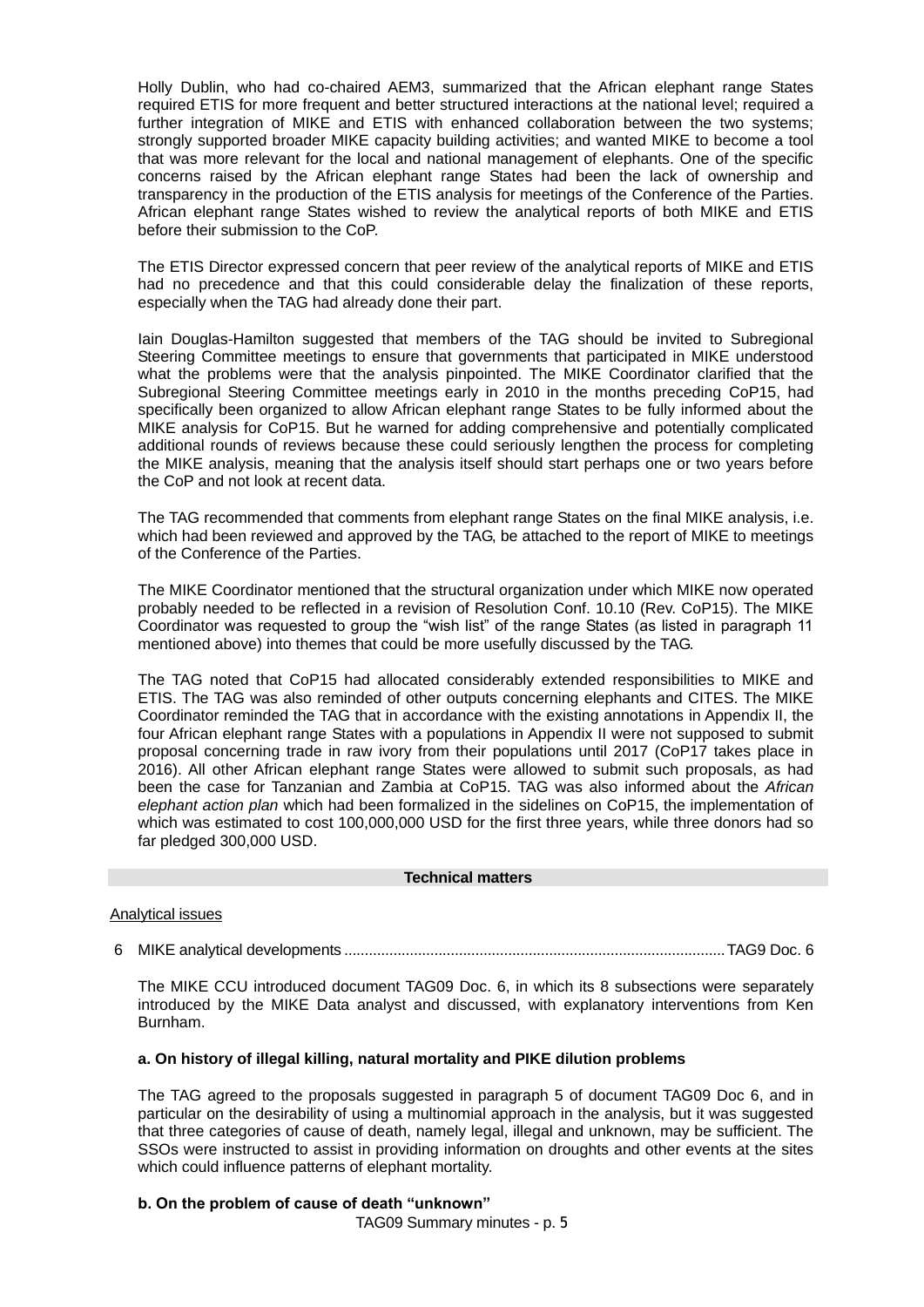The TAG reiterated that there was a continuing need to ensure improvements in data quality through training and adequate supervision. Efforts should be made to de-politicize poaching in some range States. Ken Burnham explained the possibility of finding a potential fix for the problem of "unknown" carcasses, namely by using an alternative form of PIKE which excludes "unknowns" from the PIKE denominator. This would be attempted in the upcoming analysis for SC61.

# **c. On PIKE and the scale of poaching**

PIKE was noted to be a relative index, which does not give the scale of poaching, but it would be possible to weight models by the numbers of elephants at each site, thus giving a more reliable indicator of poaching scale. A weighting scheme was being developed. The TAG agreed that this would be worth exploring.

## **d. On the effect of Law Enforcement effort on PIKE**

There seems to be no sites where complete effort data was available across all years in which MIKE has been implemented, and only a small number of sites that have any usable effort data. The time and number of people on patrols was suggested to be a proxy for effort.

## **e. On PIKE trends and trends in covariates**

The TAG agreed to the desirability of using time-changing covariates in MIKE analyses, where these are available. It was noted that the ETIS analysis used CPI over time/year, but the MIKE Data analyst suggested that panel analysis, as used in econometric analyses could be used.

## **f. On "influencing factors" from the MIKE baseline analysis revisited**

The TAG agreed to the suggestions of revisiting the "influencing factors" of the MIKE baseline and their possible relationships with PIKE.

## **g. On subregional trends in PIKE**

The TAG agreed that it would be desirable for the MIKE programme to derive PIKE trends at the subregional level along with global trends.

# **h. On PIKE and local governance**

There was a need to explore the use of PAME indices as a measure for local government effectiveness.

Overall, the TAG supported the way forward suggested by the MIKE CCU under each of the 8 headings.

7 Data collection forms ............................................................................................................TAG9 Doc. 7

The MIKE CCU introduced document TAG09 Doc.7, explaining that at a MIKE workshop on law enforcement and detection effort in November 2009, the minimum data requirements for a robust analysis of MIKE data had been identified. These should be translated into simpler and userfriendly MIKE data collection forms, recognizing the ones that are currently used are far too exhaustive and complex, leading to non-compliance by rangers.

The draft ZPWMA Patrol Data Form that had been produced for the application of MIST in Zimbabwe was given as an example of a greatly simplified reporting document. TAG members and SSOs gave specific recommendations on how to further streamline and improve this form (including: standard map datum issue of WGS 84 for consistency of data collection; include "unknown" option under column 2 page 2 on section regarding "illegally killed"; add 2 new columns for 'illegally killed' and 'unknown'; add a field for killing 'year if known'; add pictures). The TAG agreed that this simplification was an important step forward, and that the model forms should be adapted to meet the needs of individual sites.

8 Assessing factors influencing the illegal killing of elephants and the illegal trade in ivory in support of the development of analytical frameworks for MIKE and ETIS...........................................TAG9 Doc. 8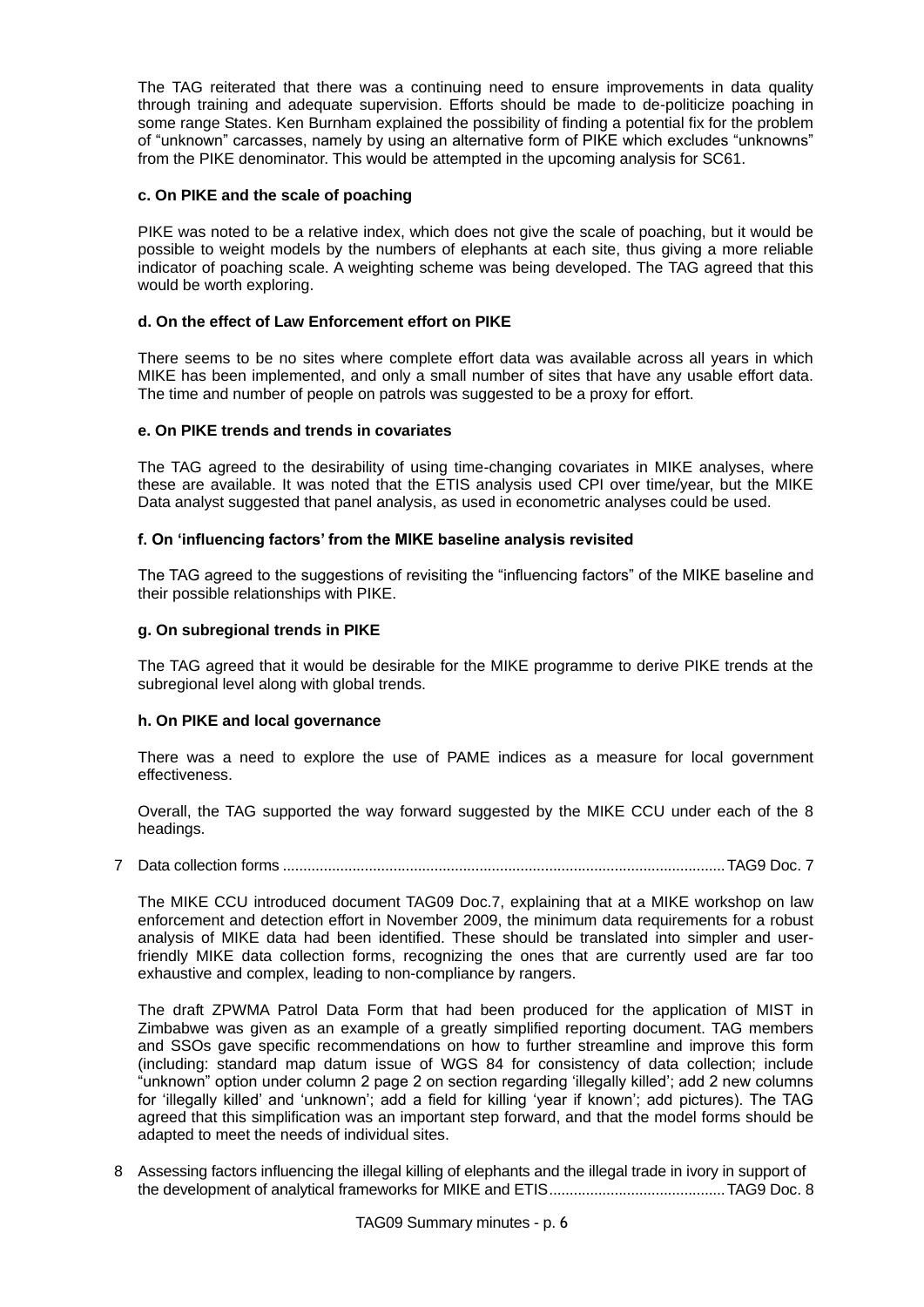This agenda item took the form of a joint workshop for the MIKE and ETIS TAGs facilitated by Rob Malpas, starting in the afternoon of the second days of TAG9. Bob Burn gave an introductory presentation on the development of drivers of elephant poaching and the illicit trade in ivory. A conceptual framework of the chains of custody that were supposed to be involved in the ivory trade was presented for discussion. It was noted that each chain had its own either negative or positive drivers, which could be proximate, intermediate or ultimate in their effect. Elephant carcasses encountered, be it casualties from human wildlife conflict, natural mortality, accidents or poaching, had their own drivers. Bob Burn expected that modelling would establish the causal relationships between the various drivers. Data sources for the drivers were considered. Where such data did not exist, possible proxy/surrogates were identified. The TAG suggested to test whether the proxies correlated well with the desired variable. It was noted that the impact of legal trade in ivory on the illegal trade should also be considered.

During the workshop, each TAG member identified and ranked the 5 most important drivers under the following themes as identified by Rob Malpas:

- Abundance, age and sex structure of the elephant populations
- Number of illegally killed elephants
- Number and size of ivory shipment
- Amount of ivory consumed

During the second day of the workshop, the second level ranking of the 5 drivers identified by each participant was given. Four working groups identified the causal relationship between proximate, intermediate and ultimate drivers, which were presented and discussed in plenary.

Tom Miliken agreed to circulate the full report of the joint workshop to the MIKE and ETIS TAGs for further discussion at their next meetings.

9 Review of alternative methods for reliable elephant population surveys in large forested sites..............................................................................................................TAG9 Doc.9

The MIKE CCU presented document TAG09 Doc. 9, and gave a power point presentation based on work that it had commissioned from George Wittemyer to research possible alternative for the MIKE dung survey methods, developed by Simon Hedges and David Lawson, because these had proven to be impractical in large forest sites in Central Africa. In the course of his literature review, George Wittemyer learned that Simon Hedges and others were undertaking very similar research, but the outcome of that research would not be available in time for the TAG9 meeting. The presentation was therefore followed by a power point presentation from Simon Hedges, presenting his views on techniques to survey elephant populations in large forest sites.

The the options summarized by George Wittemyer included use of acoustic monitoring; refining of the dung decay rainfall model; use of unmanned vehicles or planes with mounted thermal imaging cameras; and a combination of existing transect/ occupancy/DNA identification techniques. The presentation by Simon Hedges focused on existing techniques already approved by the TAG, but also provided a brief summary of a technique currently under development for landscape-level (>20,000 km²) surveys. This method consists of occupancy surveys coupled with DNA-based mark recapture surveys at key sites within the landscape, and the analysis of both sources of data in a joint probability framework to yield population estimates at the landscape level.

The TAG members agreed that acoustic monitoring and the use of unmanned flying vehicles (for infrared tracking of elephants) should be shelved for the time being because the limitations of current sensor technology precludes its use in thick forest cover. The TAG also acknowledged that the currently endorsed methods are inappropriate for areas larger than 5,000 km², and thus supported the need to develop practical techniques for larger areas. For areas larger than 20,000 km<sup>2</sup>, the TAG agreed it would need to wait until surveys using that method were completed before it could make a pronouncement. For areas between 5,000 and 20,000 km² the TAG felt that a refinement of the rainfall method merited further exploration.

10 Compiling and utilising data on illegal killing from a variety of unofficial sources and the potential for integration with MIKE TAG9 Doc. 10

TAG09 Summary minutes - p. 7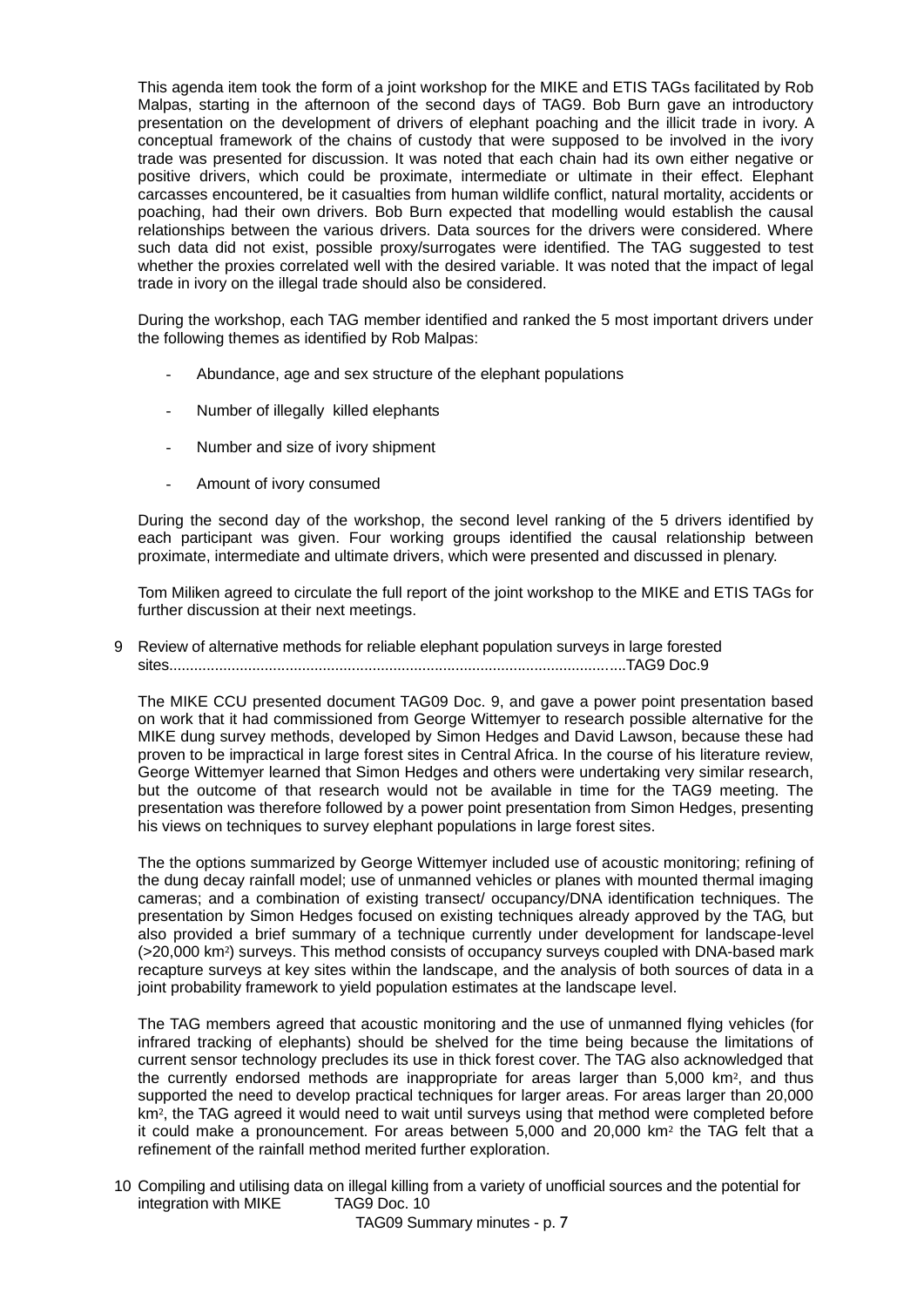The MIKE Coordinator introduced document TAG9 Doc. 10. The representative of the IUCN/SSC AfESG explained that the annex to document TAG9 Doc. 10 had been submitted for discussion at AEM3. The AfESG had suggested that data on elephant mortality from areas with continuous monitoring presence could be included in and enrich the MIKE sample. These areas could also benefit from using MIKE standards and MIST for data collection and monitoring. Information on elephant mortality from unofficial sources, such as media reports, expert networks and NGOs, could be considered to complement findings of MIKE analyses, recognizing that these data were biased and geographically unbalanced. The possibility of providing early warnings to site managers was hampered by the slow information flows between sites and more centralized places for broader dispatching, which in turn impeded fast responses. At AEM3, some African elephant range States had expressed some support for these ideas, but had cautioned that proper data verification by the range States remained of utmost importance.

Collin Craig felt that it would be very useful to collate opportunistic reports on poaching in a systematic, orderly fashion and to evaluate and inserted such information in a database. While he felt that this would provide useful background, he thought that it would be difficult to integrate such data in the MIKE analysis as currently conceptualized. Iain Douglas-Hamilton supported this view, suggesting that what came out of this collation should be quantified while its reliability should be scored (e.g. similar poaching reports from multiple sources would be more trustworthy than 'oneoff" information). The data sourced from this more or less systematic intelligence gathering could in any case be disseminated to the elephant range States, and countries should be encouraged to share intelligence information.

In the context of an 'early warning system', Simon Hedges encouraged the pro-active collection of intelligence from experts operating in sites or at regional levels, because they often simply knew what was going on and when things were getting out of hand. The annual reporting frequency helped MIKE to some extend to be more of an 'early warning' system, but its performance depended entirely on the quality and quantity of the data flows. The TAG recognized that "early warning" through MIKE could happen if proper and frequent monitoring took place at the site level.

Anil Gore suggested ways to scale informal and formal sources of information, based on analysis of historical data and from known sources.

A task force was established to develop a way forward, comprising of Ian Douglas-Hamilton, Simon Hedges and Liz Bennett.

#### Processes and procedural issues

11 Validation of MIKE site sample........................................................................................... TAG9 Doc. 11

The MIKE Data analyst introduced document TAG9 Doc 11. In response to a request from the TAG, the MIKE CCU had contracted Ken Burnham to construct a new statistical model through which the MIKE site sample could be validated. Ken Burnham explained that he was focusing on the "validation" of the MIKE sites, and not on the "representativeness" of the sites. His initial approach was to look at adding, not dropping sites.

In response, TAG members brought up various suggestions and questions: it might be useful to map elephant range, elephant densities and the location of the different sites; the overrepresentation of protected areas in the current site sample needs to be addressed; consider how to site-sample contiguous elephant ranges and handling an "ecosystem" approach; provide definitions for 'sites' vs. elephant 'ranges'; address situations whereby much of the elephant killing is going on outside the formal MIKE site or the patrolled area; evaluate sites that are 'underperforming', are not generating MIKE data or are non-patrolled; elephants could move or become locally extinct, and the MIKE site selection should be able to keep track of these changes.

Ken Burnham pointed out that protected areas were indeed overrepresented in the current MIKE sample but that data from outside these areas (or indeed outside formal MIKE sites) could be used in statistical MIKE analyses as long as it was geo-referenced. "MIKE sites" were those where data was collected from – therefore, sites should not be selected if no reasonable data collection or patrolling could be guaranteed. As such, MIKE sites did not correspond to elephant "range". He would try to develop a framework for extending or adding new MIKE sites, including the criteria that could be used. However, he fully recognized that elephant range States had to decide which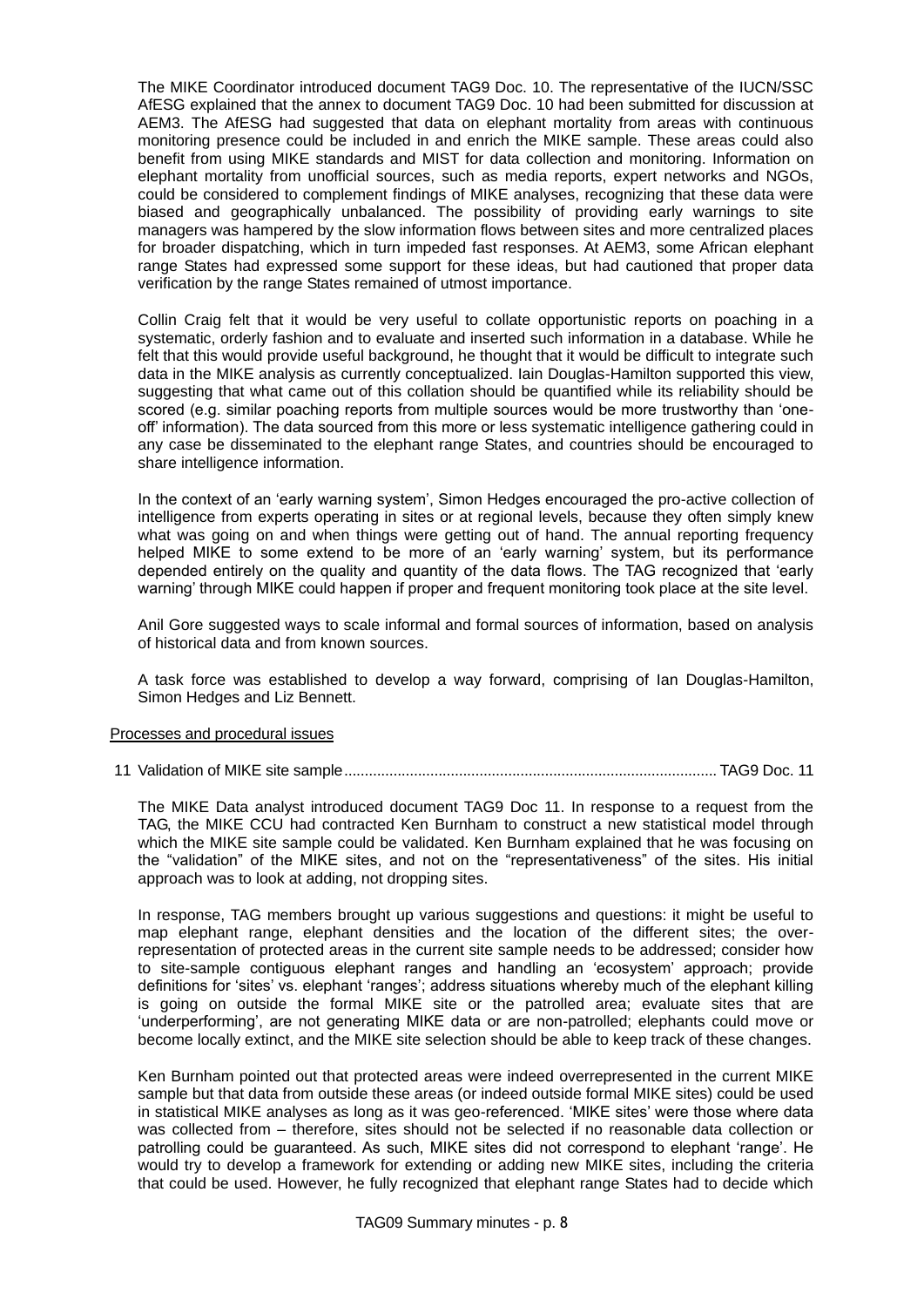sites should be withheld as they were responsible for guaranteeing a sufficient level of the MIKE activities in these sites.

The TAG was of the view that scientific rigour in site selection and validation should not overly outweigh the preferences of the elephant range States themselves, as well as other practical or political considerations. Overall, ensuring that MIKE sites generated good data was considered more important than addressing the question of "representativeness". The TAG recognized that local settings in the MIKE site sample changed anyway (and with it their "representativeness" of certain characteristics), and that the growing sample with which MIKE worked made it relatively easy to absorb the continuously changing conditions of the sites and satisfy the requirement of "representativeness". The MIKE Coordinator confirmed that at AEM3, African elephant range States had unanimously expressed their clear desire to be actively involved in the selection of "their" MIKE sites.

Ken Burnham would take account of these interventions and suggestions in preparing the document that he was writing on the subject.

12 Operation of MIKE in African and Asian subregions..........................................................TAG9 Doc. 12

The four SSOs from Africa and one from Southeast Asia gave brief presentations on the activities undertaken since the previous TAG meeting, and highlighted the priorities for 2011 with emphasis on research and technical questions. The TAG felt that the time for discussing the presentations was too short and suggested that they be made early during meetings to enable members to have ample time for reflection and feedback. Commenting on the presentations collectively, a few specific issues were raised.

Elephant survey of the Mount Elgon site, Kenya: KWS rangers claimed that the site held some 260 elephants, which were so closely monitored as to be individuality recognized. Simon Hedges nevertheless recommended that a DNA-based survey be undertaken to confirm this estimation.

MIKE in Equatorial Guinea and Mozambique: TAG members were informed that little or no progress has been made regarding the implementation of MIKE in these two African elephant range States, which both experienced major difficulties in complying with MIKE and general CITES obligations. The TAG did not formulate practical recommendations on how to handle these range States, as these operational matters were outside of its remit.

Inveneo computers: The SSOs from Africa reported ongoing problems with the Inveneo computers, particularly the poor quality of the monitors, which seemed to break easily, and the poor performance in terms of speed. The TAG took note of these concerns.

Monte Alén, Equatorial Guinea and Kahuzi Biega, DRC: These two sites were reported to be nonperforming: no patrolling was taking place; MIKE data were not collected or received; and the usefulness of continuing to invest time and resources in maintaining these sites was questioned. The SSO asked the TAG what to do with sites like Monte Alén that are not producing data and what political implications it would have to eliminate such sites from the MIKE analysis. However, the TAG did not provide replies as these operational problems were outside of its remit.

Laos: The TAG was informed that Nam Phui was formally replaced by Nakai Nam Theun as the MIKE site for Laos.Nam Phui had been non-performing and had no baseline survey, no carcass data and no LEM data, whereas Nakai Nam Theun did have a baseline survey and WCS was impleenting a law enforcement monitoring project, and so that site would be able to produce useable MIKE data in the coming years.

Thailand: The range State had requested MIKE for assistance in the preparation of CoP16 and effectively implementing MIKE. The TAG took note of this request.

#### Research issues

13 Operation of the MIKE-ETIS research network .................................................................TAG9 Doc. 13

TAG09 Summary minutes - p. 9 The MIKE Coordinator introduced document TAG09 Doc. 13. The 25 research questions for MIKE and ETIS that had been teased out at TAG7 were listed in the Annex to this document. For each, he clarified what had (or had not) happened to address the topic. He noted that the research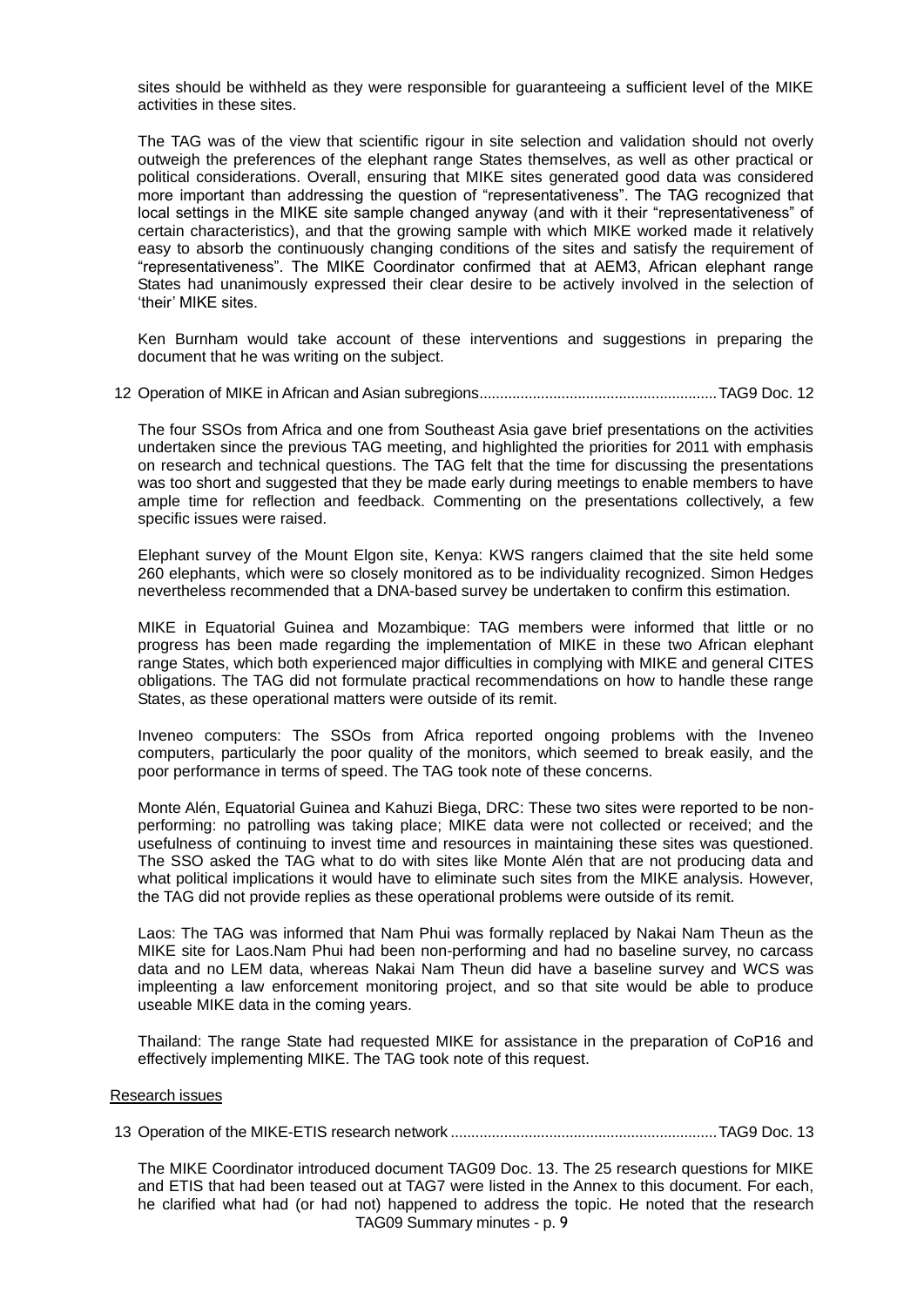questions had served a useful purpose in helping the MIKE CCU to focus on certain activities and develop research contracts, but the list needed renewal and prioritization. He was concerned that the existing progress was largely due to the efforts of the MIKE CCU and related mainly to the research topics that it had put forward. The MIKE-ETIS Research Network had been established by the TAG in 2009 upon proposals from Bob Burn. Its members - i.e. all MIKE and ETIS TAG members - were supposed to take the lead in taking "their" research questions forward but this had not happened. The Research Network had not generated interest from its proponent nor from the TAG, and had generally remained dysfunctional. With a single exception, none of the TAG member had submitted justifications for the research questions that they had tabled, although all had agreed to do so. The Coordinator suggested that in view of these experiences, the MIKE-ETIS Research Network be abandoned as far as MIKE was concerned (the ETIS TAG could decide what to do with 'its' research questions and the ETIS part of the Research Network envisaged by Bob Burn). He proposed to maintain a list of research questions that were pertinent to MIKE, and to actively promote this with research institutions on an *ad hoc* basis.

Several interventions followed these introductory remarks.

Holly Dublin commented that the overview of what had (not) been accomplished had been helpful, and suggested to distinguish between those questions that could be "absorbed" by the ongoing developments of MIKE and ETIS, and research questions that should be addressed "externally". TAG members also suggested some new research topics they considered worth investigating. These included:

- DNA studies for pinpointing the origins of ivory (Iain Douglas-Hamilton);
- Community information networks and their applicability to elephant conservation (Anil Gore);
- Making MIKE and PIKE data available for national and local statistical analysis and identification of covariates (Anil Gore);
- Elephant meat trade research methodologies (AfESG)
- The use of PIKE for informing on ivory 'production' and 'capture' (Tom Milliken);
- How to collect and analyse ivory price information (Tom Milliken);
- Analytical scenarios for elephant carcasses labelled with an 'unknown' cause of death (Holly Dublin).

The MIKE CCU requested that each be complemented by a paragraph explaining and justifying the suggestion. The MIKE CCU took this opportunity to remind the TAG that of the 25 old research questions, all those that had not been formulated by the MIKE CCU still required basic justifications (i.e. those from TRAFFIC, Bob Burn, Simon Hedges, Colin Craig, Iain Douglas-Hamilton, Holly Dublin, Raman Sukumar, Anil Gore and Hugo Jachmann). It asked the members to submit a one-paragraph rationalization for their old or new proposals before the end of the meeting. All unsubstantiated research questions would be deleted from the list. The TAG agreed to this. One member managed to comply within the allocated timeframe, and one other provided the necessary information after the meeting. Consequently, the list of research questions shrunk considerably.

With regard to the dissemination of the remaining research questions, the TAG suggested to use NGO"s, academic networks and online research networks. TAG members were urged to supervise and mentor university students in any of these topics. The MIKE CCU was advised to work with governments on the matter of clearing raw data, and requested to coordinate and animate the promotion of the research questions.

In conclusion, the TAG agreed: for the MIKE CCU to maintain an open, annotated list of research questions (with annotations to be provided by the proponents of the questions); for the MIKE CCU to lead in the dissemination of these research questions and provide updates on their implementation at regular meetings of the TAG; and to dispose of the MIKE part of the "MIKE-ETIS Research Network".